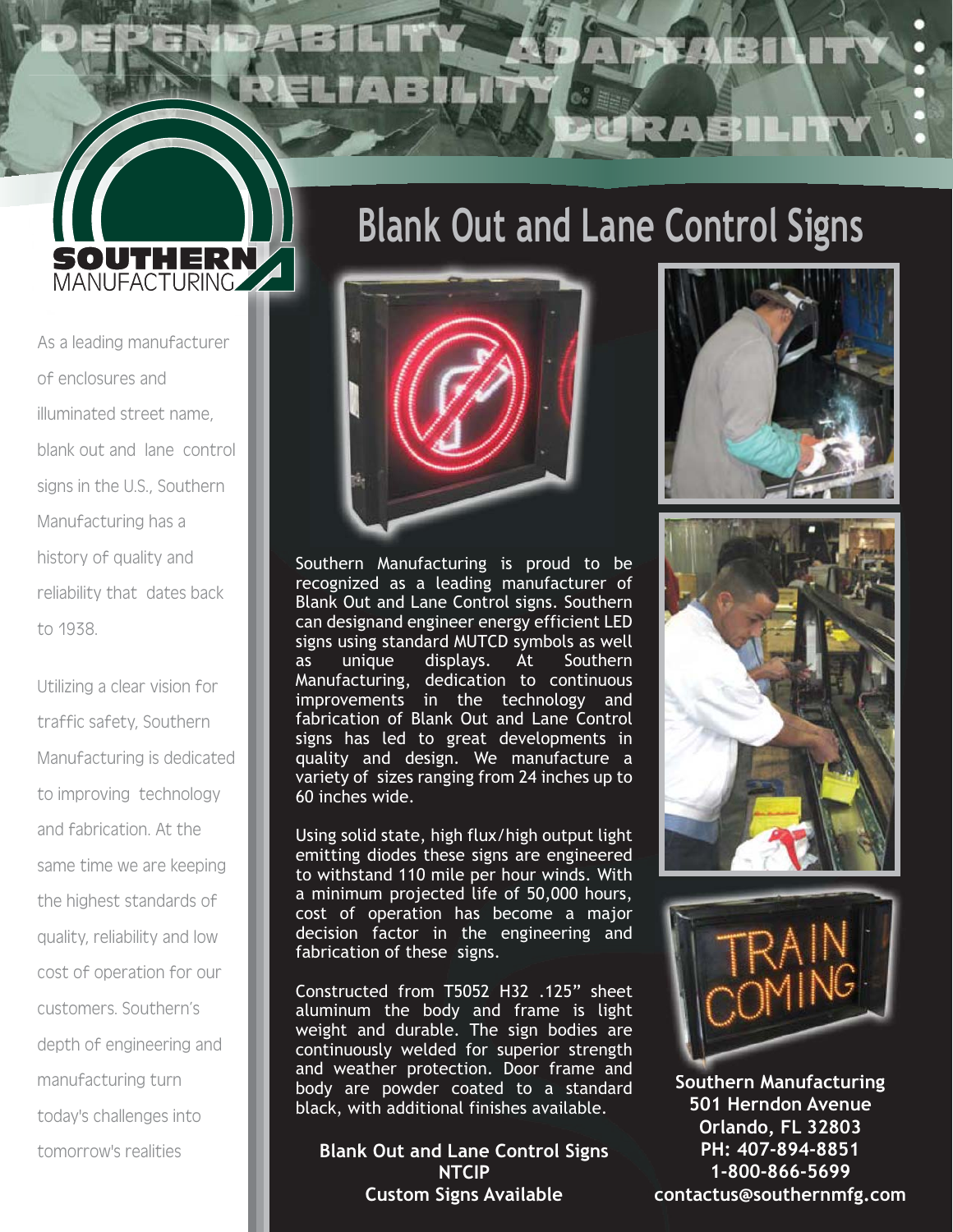## **Blank Out and Lane Control Signs**





### **Body and Door Frame:**

Body and door frame construction is produced from T5052 H32 .125" sheet aluminum. Our sign bodies are continuously welded for superior strength and weather protection. A neoprene gasket is affixes around the lenses and doors for a weather tight seal. Full length stainless steel hinges are used on our sign bodies. Our doors are double channeled around the entire door for a weather tight seal. Door frame and body are powder coated black satin. Additional finishes are available. Quick release stainless steel butterfly latches are used for easy access. Glare shields are available upon request.

### **ody and Door Frame:** Light Emitting Diodes (LED):

The Led Package is a T1-3/4 and uses a water clear lens. Each led is parallel wired to insure independent operation and to prevent sequential failure. The LED's are under-driven by approximately 30-35% to increase reliability.

### **Power Supply:**

**The input voltage of our Blank Out and Lane Control sign is 90 volts to 246 volts A/C, switch selectable. Our basic lane control and blank out sign is 50/60 hertz input frequency. Southern Manufacturing signs are designed with over current and transient protection.**

**Southern Manufacturing • 501 Herndon Avenue • Orlando, FL 32803 PH: 407-894-8851 • 1-800-866-5699 contactus@southernmfg.com**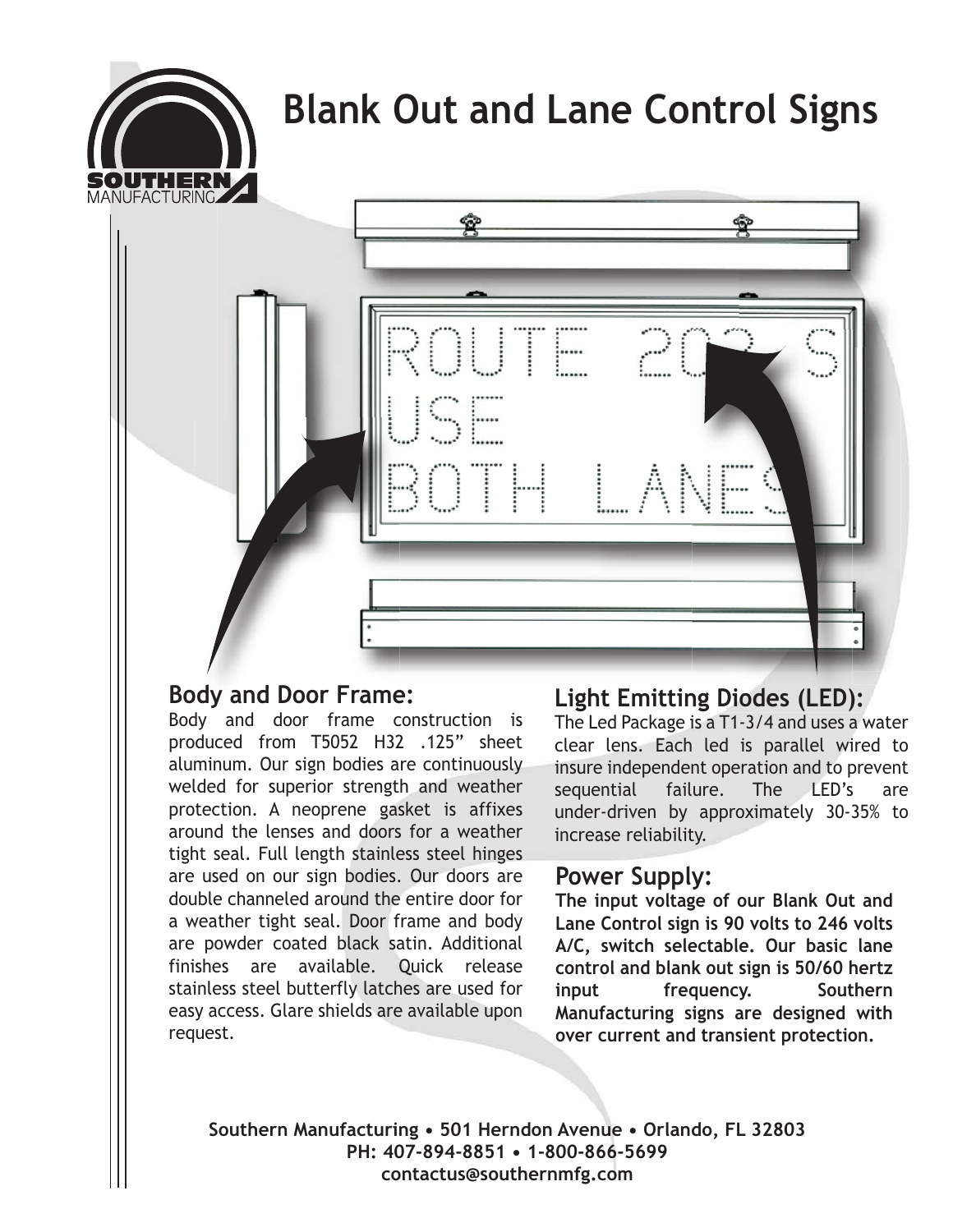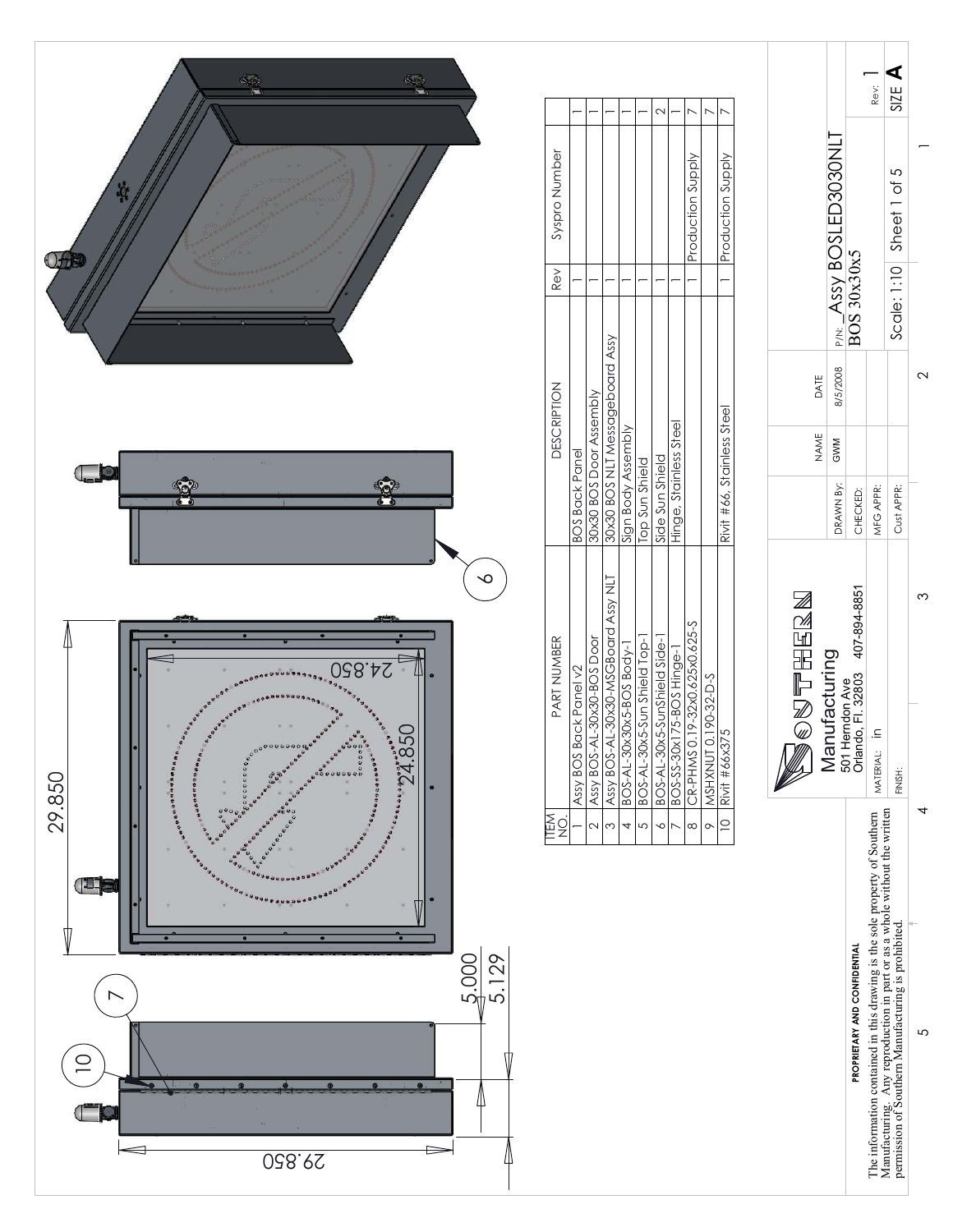

 $2^{1}$  3 3 3  $3^{1}$  4 4 5  $2^{1}$  5  $2^{1}$  5  $2^{1}$  5  $2^{1}$  5  $2^{1}$  5  $2^{1}$  5  $2^{1}$  5  $2^{1}$  5  $2^{1}$  5  $2^{1}$  5  $2^{1}$  5  $2^{1}$  5  $2^{1}$  5  $2^{1}$  5  $2^{1}$  5  $2^{1}$  5  $2^{1}$  5  $2^{1}$  5  $2^{1}$  5  $2^{1}$  5  $2^{1}$  5  $2^{1}$ 

4

 $\overline{a}$ 

 $\mathbf{\Omega}$ 

 $\infty$ 

 $\overline{5}$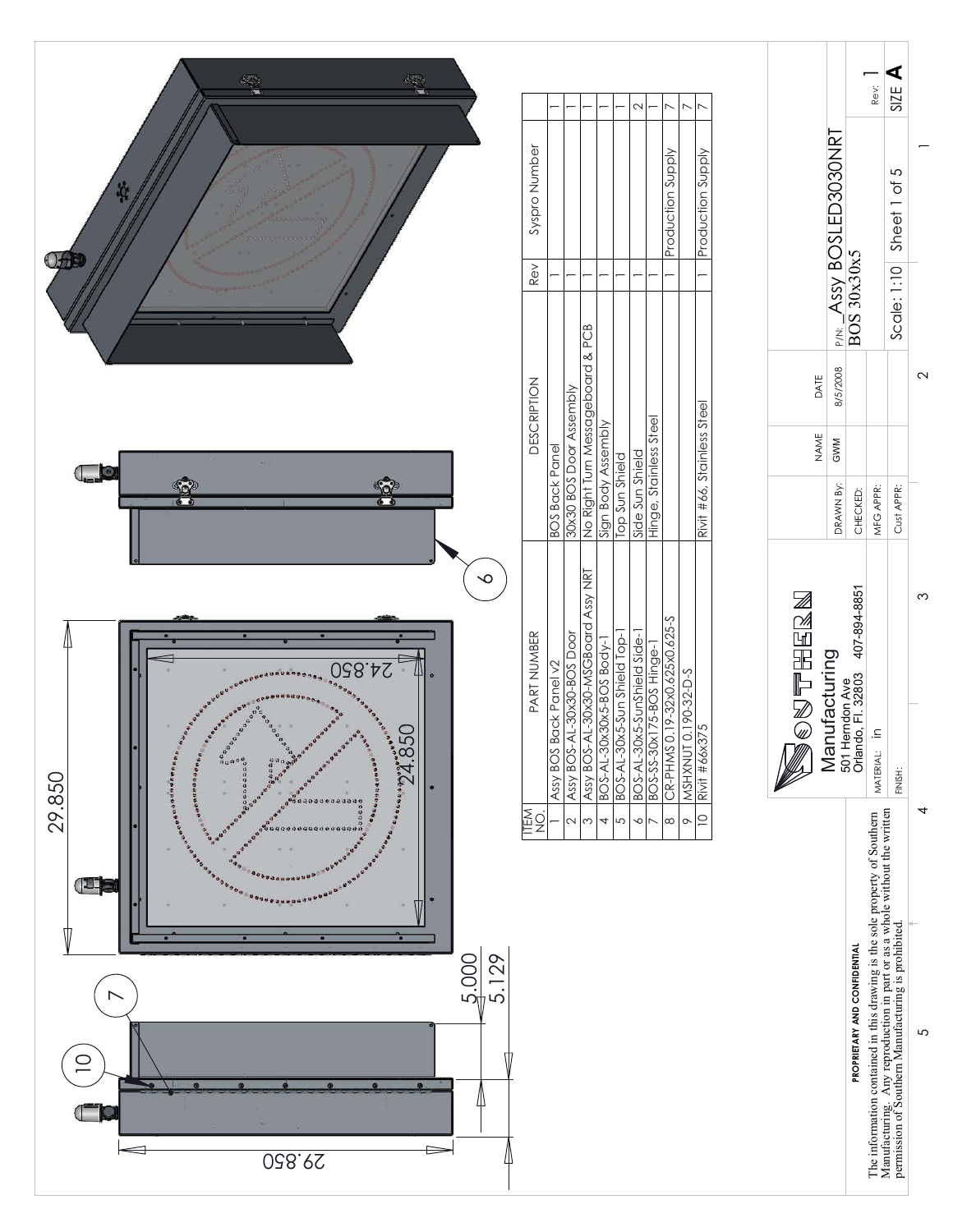## **Blank-Out-Sign Mount Sheet Blank-Out-Sign Mount Sheet**

Guidelines for mounting Blank-Out-Signs are as follows: Guidelines for mounting Blank-Out-Signs are as follows:

# **For Sign Bodies Less Than 30.0" x 30.0" x 5.0"**  For Sign Bodies Less Than  $30.0" \times 30.0" \times 5.0"$

This sign is designed to be mounted with either: This sign is designed to be mounted with either:

 $\bullet$ 

- One Top Mount Tri-Stud Bracket Assembly (Pelco SE-5148 or equivalent) One Top Mount Tri-Stud Bracket Assembly (Pelco SE-5148 or equivalent)
- One Rigid Mount Tri-Stud Bracket Assembly (Pelco SP-1006 or equivalent), or One Rigid Mount Tri-Stud Bracket Assembly (Pelco SP-1006 or equivalent), or  $\bullet$ 
	- Two Rigid Side Mount Bracket Assemblies (Pelco SP-5496 or equivalent). Two Rigid Side Mount Bracket Assemblies (Pelco SP-5496 or equivalent).  $\bullet$

# For Sign Bodies  $30.0$ " x  $30.0$ " x  $5.0$ " or Larger **For Sign Bodies 30.0" x 30.0" x 5.0" or Larger**

This sign is designed to be mounted with: This sign is designed to be mounted with:

 Two Rigid Mount Tri-Stud Bracket Assemblies (Pelco SP-1006 or equivalent). Two Rigid Mount Tri-Stud Bracket Assemblies (Pelco SP-1006 or equivalent).  $\bullet$